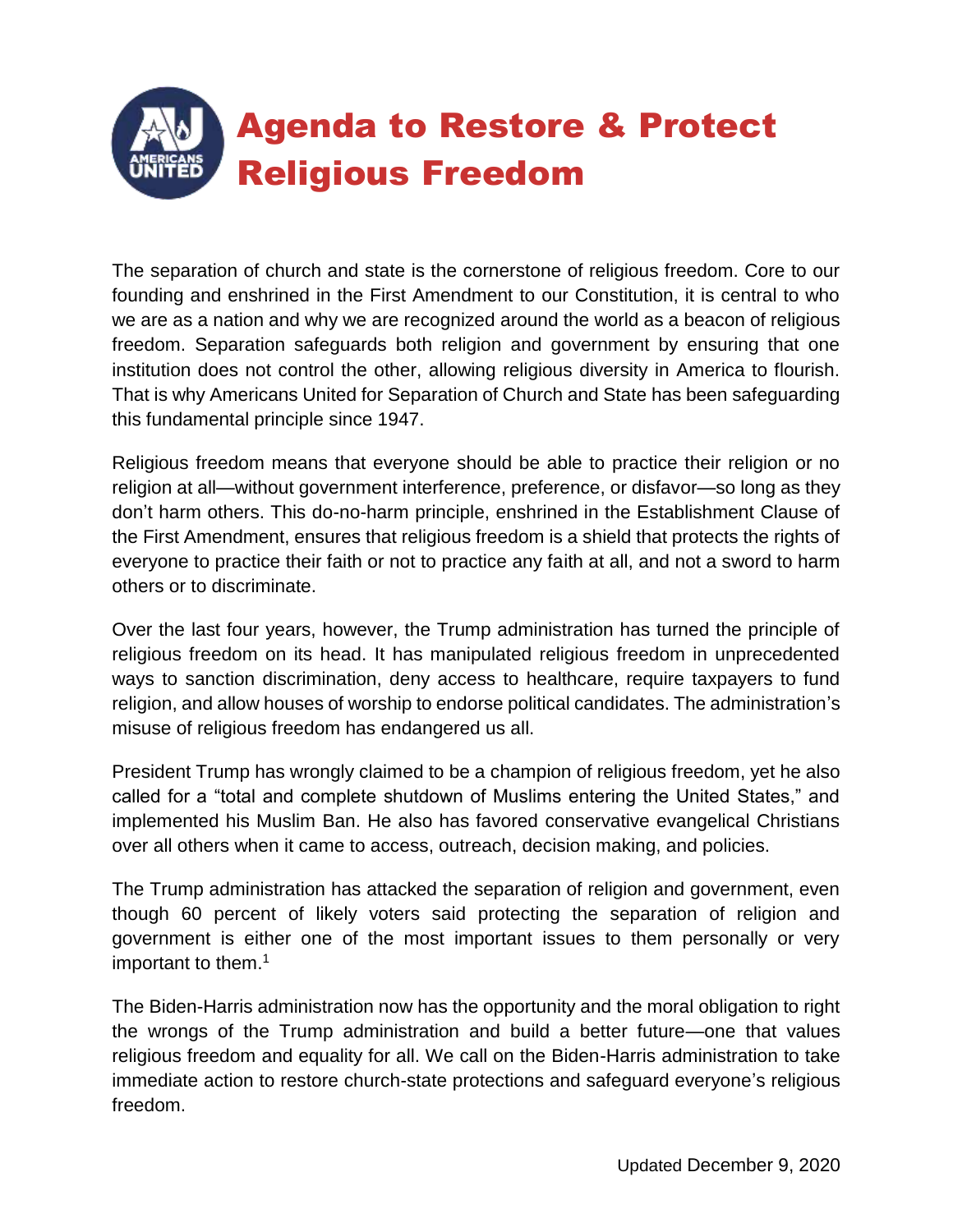**Here are the 10 things the Biden-Harris administration must do to protect religious freedom:**

- **1. Repeal the Muslim Ban.**
- **2. Sign an Executive Order to Restore and Protect Religious Freedom for All Americans.**
- **3. Protect the Religious Freedom of People Who Use Government-Funded Social Services.**
- **4. Protect Federally Funded Employees from Religious Discrimination.**
- **5. Ensure People Are Not Denied Healthcare Based on Someone Else's Religion.**
- **6. Support the Do No Harm Act.**
- **7. Fund Public Schools—Not Private Schools—with Public Funds.**
- **8. Protect and Enforce the Johnson Amendment.**
- **9. Ensure that Our Government Reflects Our Nation's Religious Diversity.**
- **10. Nominate Federal Judges Who Respect the Separation of Church and State.**

## **1. Repeal the Muslim Ban.**

The Muslim Ban is a breach of the American promise of religious freedom for all. No one should be banned from our country because of their religious beliefs. Because of Trump's Muslim and African bans, countless families have been separated, people have been denied access to lifesaving medical treatments, talented students and researchers have been denied permission to study here, and even in the midst of a pandemic when first responders are overwhelmed, doctors and medical professionals who could help care for patients have been prohibited from entering the country. These bans are morally wrong and betray our national values.

## *Action Item:*

Repeal the Muslim and African bans and send a message to the country that religious discrimination is unacceptable.

## **2. Sign an Executive Order to Restore and Protect Religious Freedom for All Americans.**

Religious freedom is a fundamental American value. It protects your right to believe—or not—so long as you don't harm others. The Trump administration, however, has misused religious freedom to score political points, cause harm, discriminate, and divide our country.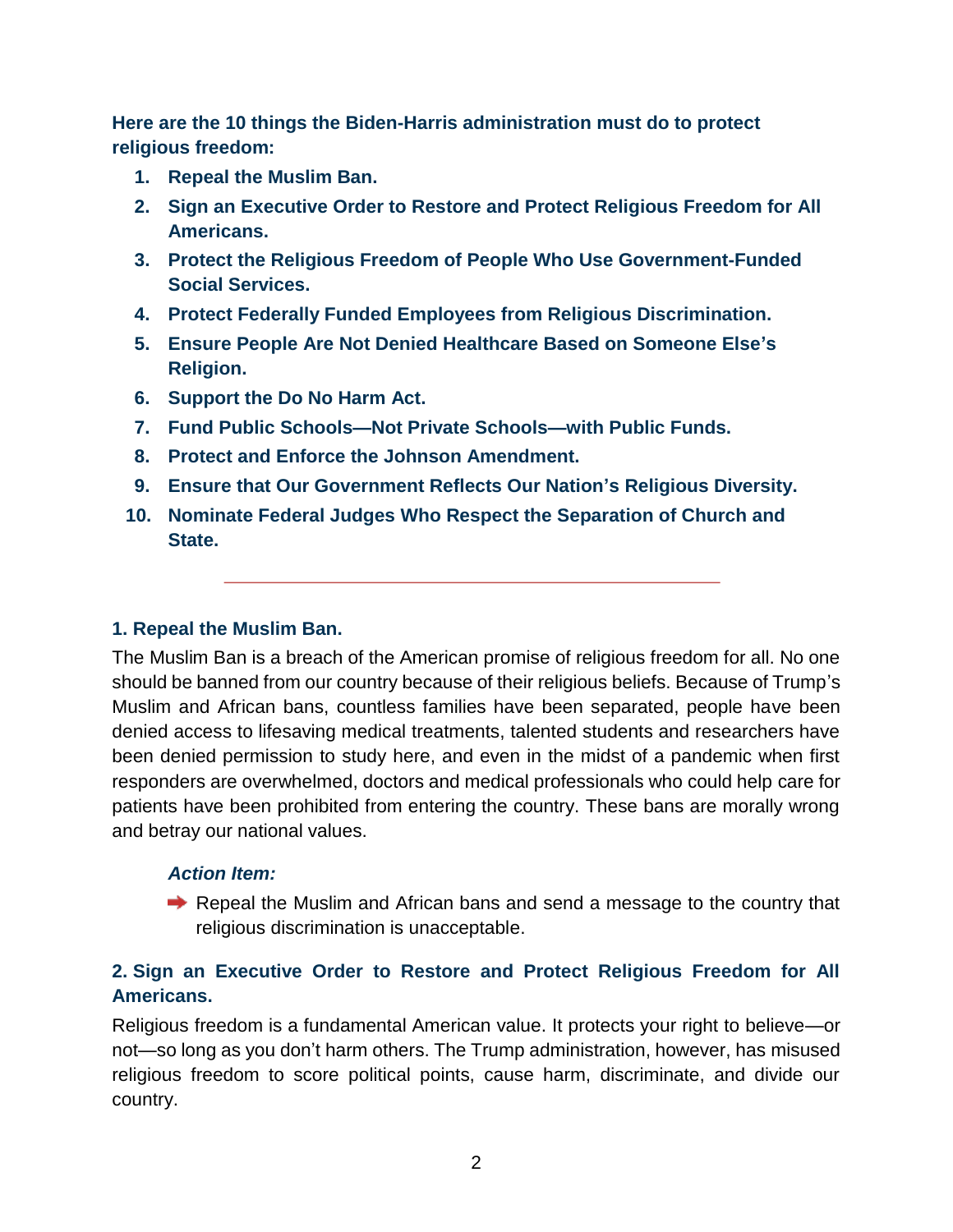It's time to restore our nation's promise of religious freedom for all. The Biden-Harris administration must sign an executive order that sets out the fundamental principles of religious freedom. The order must reflect the current state of the law: it must incorporate the do-no-harm principle and affirm that the government has a compelling interest in upholding protections for civil rights and access to healthcare. The agencies must follow the order and rescind existing policies, regulations, guidance, memoranda, and opinions that wrongly assert that religious freedom can be used to undermine nondiscrimination laws and access to healthcare. The executive order and its principles will also guide agencies as they adopt new policies to right the wrongs of the Trump administration.

#### *Action Items:*

- $\rightarrow$  Sign an executive order setting out the fundamental principles of religious freedom. The order must reflect current law, including the Constitution's do-noharm principle. It must also make clear that the government has a compelling interest in upholding protections for civil rights and access to healthcare.
- Rescind and replace Department of Justice legal memoranda and opinions that serve as the basis for existing federal policies and proposed rules that misuse religious freedom to harm others. These include:
	- **The Attorney General "Memorandum on Federal Law Protections for** [Religious Liberty"](https://www.justice.gov/opa/press-release/file/1001891/download) (Oct. 6, 2017); and
	- The Office of Legal Counsel memorandum opinion, "Re: Application of [the Religious Freedom Restoration Act to the Award of a Grant Pursuant](https://www.justice.gov/file/451561/download)  [to the Juvenile Justice and Delinquency Prevention Act"](https://www.justice.gov/file/451561/download) (June 29, 2007).
- **→** Direct all agencies to enact regulations, policies, and guidance that embody the fundamental principles in the Biden-Harris executive order, and rescind those that conflict with the order.
- $\rightarrow$  Suspend action to finalize any regulations and policies that conflict with these fundamental principles.

## **3. Protect the Religious Freedom of People Who Use Government-Funded Social Services.**

When the government funds faith-based organizations to deliver social services—such as food banks, homeless shelters, job training, and elder care—it must protect peoples' religious freedom and ensure that they can get the services they need. Robust churchstate safeguards will ensure that people seeking taxpayer-funded social services will never face religious discrimination or be forced to worship or pray in order to get these services. And a person who is uncomfortable with the religious character of a provider will be able to ask for help in finding an alternative.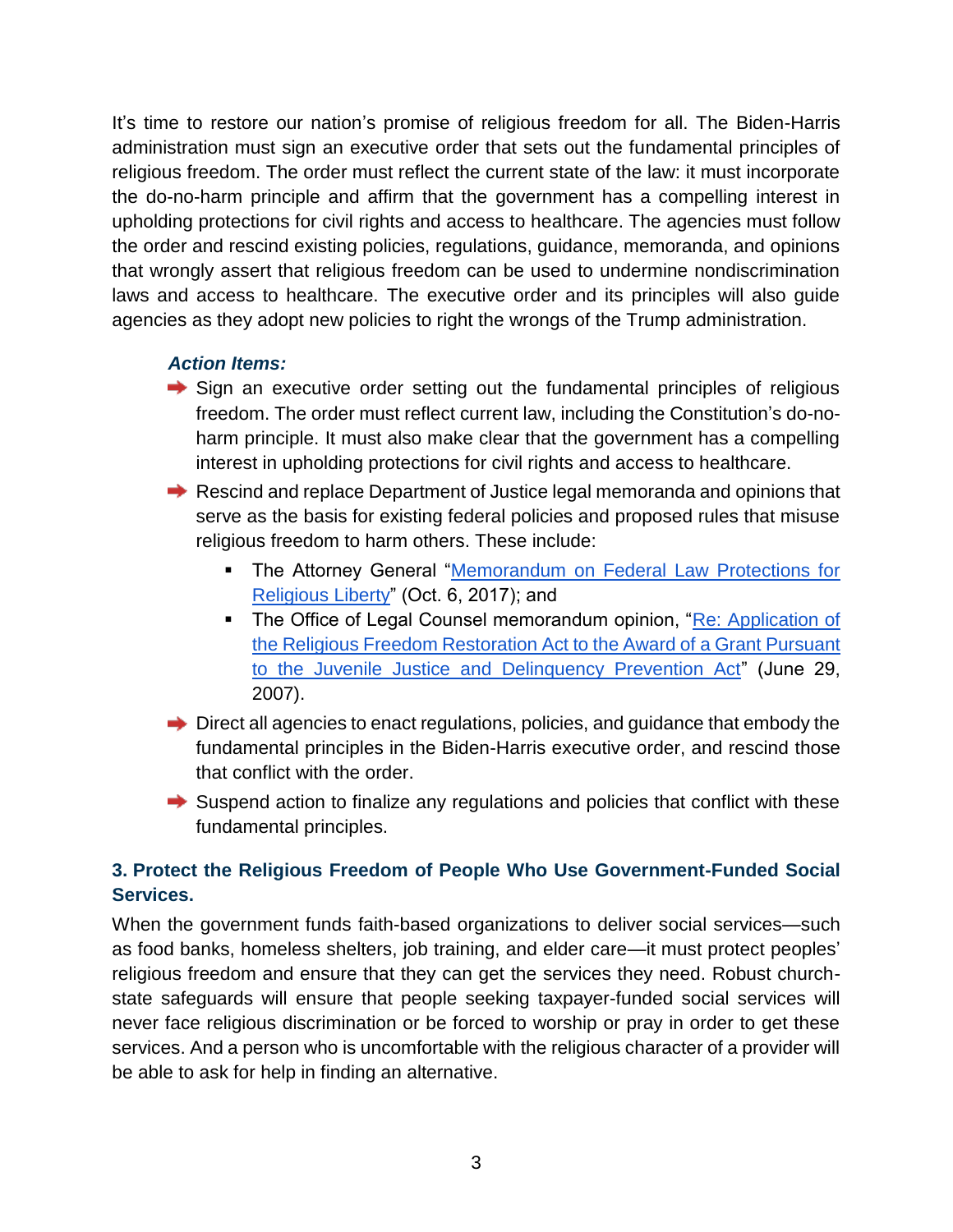The Trump administration has repeatedly put the interests of taxpayer-funded entities, some of which receive millions of dollars each year of government money, ahead of the needs of people, often vulnerable and marginalized, seeking critical social services. It has proposed rules to strip religious freedom protections from vulnerable people who need social services, taking away people's access to vital government services and even requirements that they be notified of their rights. It has also granted an exemption to allow providers to use a religious litmus test to decide who can participate in taxpayer-funded programs. This has led to discrimination against Catholic, Jewish, and LGBTQ families who want to help children who are in foster care. The Biden-Harris administration must reverse this.

Religious freedom protections must be restored to ensure that the government funds only evidence-based programs; to prohibit discrimination against people who seek services; to guarantee that those using the services are not compelled to participate in religious activities; and to protect people's access to vital government services, including finding an alternative provider.

## *Action Items:*

- $\rightarrow$  Suspend action to finalize the faith-based regulations proposed by nine agencies, which would strip away religious freedom protections from people who use government-funded social services, and strengthen existing policies so that people seeking services have robust protections [\(Agriculture,](https://www.federalregister.gov/documents/2020/01/17/2019-28541/equal-opportunity-for-religious-organizations-in-us-department-of-agriculture-programs) [Education,](https://www.federalregister.gov/documents/2020/01/17/2019-26937/uniform-administrative-requirements-cost-principles-and-audit-requirements-for-federal-awards-direct) [Health & Human Services,](https://www.federalregister.gov/documents/2020/01/17/2019-26923/ensuring-equal-treatment-of-faith-based-organizations) [Homeland Security,](https://www.federalregister.gov/documents/2020/01/17/2019-28142/equal-participation-of-faith-based-organizations-in-dhss-programs-and-activities-implementation-of) [Housing & Urban](https://www.federalregister.gov/documents/2020/02/13/2020-02495/equal-participation-of-faith-based-organizations-in-hud-programs-and-activities-implementation-of)  [Development,](https://www.federalregister.gov/documents/2020/02/13/2020-02495/equal-participation-of-faith-based-organizations-in-hud-programs-and-activities-implementation-of) [Justice,](https://www.federalregister.gov/documents/2020/01/17/2019-27777/equal-participation-of-faith-based-organizations-in-department-of-justices-programs-and-activities) [Labor,](https://www.federalregister.gov/documents/2020/01/17/2019-26862/equal-participation-of-faith-based-organizations-in-the-department-of-labors-programs-and-activities) [USAID,](https://www.federalregister.gov/documents/2020/01/17/2019-27164/equal-participation-of-faith-based-organizations-in-usaids-programs-and-activities-implementation-of) [Veterans Affairs\)](https://www.federalregister.gov/documents/2020/01/17/2019-26756/equal-participation-of-faith-based-organizations-in-veterans-affairs-programs-implementation-of).
- Rescind the HHS waiver granted under the Religious Freedom Restoration Act [\(RFRA\)](https://governor.sc.gov/sites/default/files/Documents/newsroom/HHS%20Response%20Letter%20to%20McMaster.pdf) that allows taxpayer-funded child placement agencies to turn away potential parents and volunteers who don't meet a religious test.
- Rescind the [Notice of Nonenforcement](https://www.federalregister.gov/d/2019-24384) and suspend action to finalize the [proposed rule to eliminate the nondiscrimination in 45 CFR § 75.300.](https://www.federalregister.gov/d/2019-24385)

## **4. Protect Federally Funded Employees from Religious Discrimination.**

Religious organizations have a longstanding tradition of providing services to people in need, including in some cases, with the use of government funds. Effective government partnership with faith-based groups, however, does not require the sanctioning of federally funded religious discrimination. The Trump administration, however, not only maintained controversial policies allowing taxpayer-funded employment discrimination, but also expanded them.

The government should never fund discrimination, and no one should be disqualified from a taxpayer-funded job funded because they are the "wrong" religion. That's why the Biden-Harris administration must revoke these policies and replace them with policies to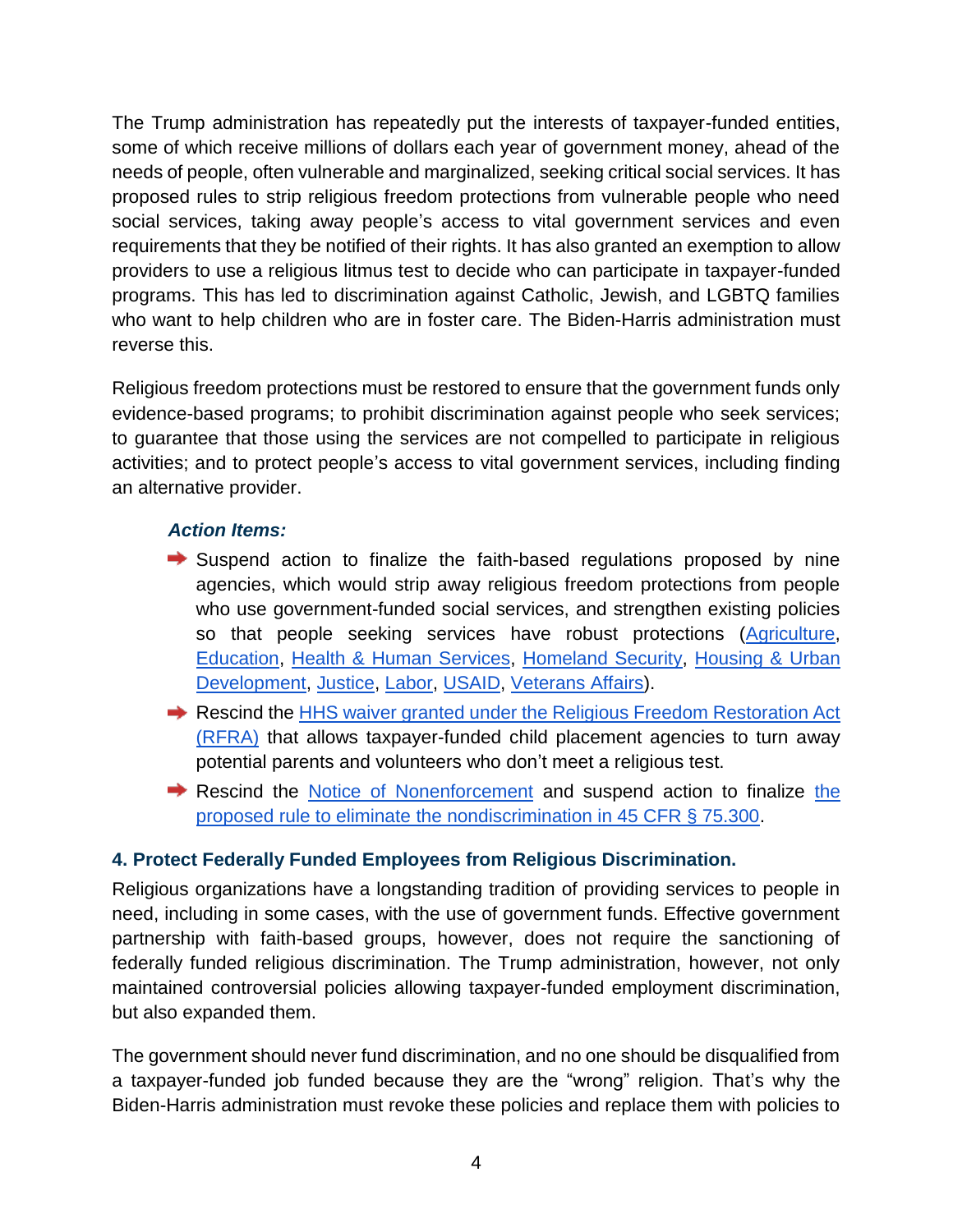protect the employees of federal contracts and grants from discrimination in the name of religion.

## *Action Items:*

- $\rightarrow$  Reinstate protections for the employees of federal contractors.
	- Restore Executive Order 11246's nondiscrimination protections for all employees, eliminating the religious exemption that sanctions religious discrimination.
	- Rescind the rule, ["Implementing Legal Requirements Regarding the](https://www.federalregister.gov/d/2020-26418)  [Equal Opportunity Clause's Religious Exemption,](https://www.federalregister.gov/d/2020-26418)" which vastly expands the religious exemption for federal contractors in Executive Order 11246.
- **→** Reinstate protections for employees working in federal grant programs.
	- Suspend action to finalize the proposed faith-based regulations and support the repeal of Charitable Choice statutes that permit federal grant recipients to engage in federally funded employment discrimination.
	- Revisit the Office of Legal Counsel memorandum opinion, ["Re:](https://www.justice.gov/file/451561/download)  [Application of the Religious Freedom Restoration Act to the Award of a](https://www.justice.gov/file/451561/download)  [Grant Pursuant to the Juvenile Justice and Delinquency Prevention Act"](https://www.justice.gov/file/451561/download) (June 29, 2007), which wrongly asserts that RFRA requires that federal agencies exempt religious organizations from federal nondiscrimination provisions tied to grant programs.

## **5. Ensure People Are Not Denied Healthcare Based on Someone Else's Religion.**

Religious freedom means letting people make their own healthcare decisions based on their conscience, free from interference by the government or their employers. When religion is used as a justification to deny healthcare, it puts patients' health and well-being in jeopardy, and can cause catastrophic harm to those critically in need of care. Yet the Trump administration advanced policies that allow healthcare workers to cite their religious beliefs to deny Americans—particularly women and LGBTQ Americans healthcare and health insurance they need. No one's access to health care should be blocked by someone else's religious beliefs.

## *Action Items:*

Rescind the [Denial of Care Rule,](https://www.federalregister.gov/d/2019-09667) which empowers virtually any healthcare worker–doctors, surgeons, nurses, receptionists, orderlies, and more–to deny care to any patient, no matter how dire the patient's medical needs, based on personal religious objections. Even hospitals and insurance companies are covered by the rule and could deny patients care.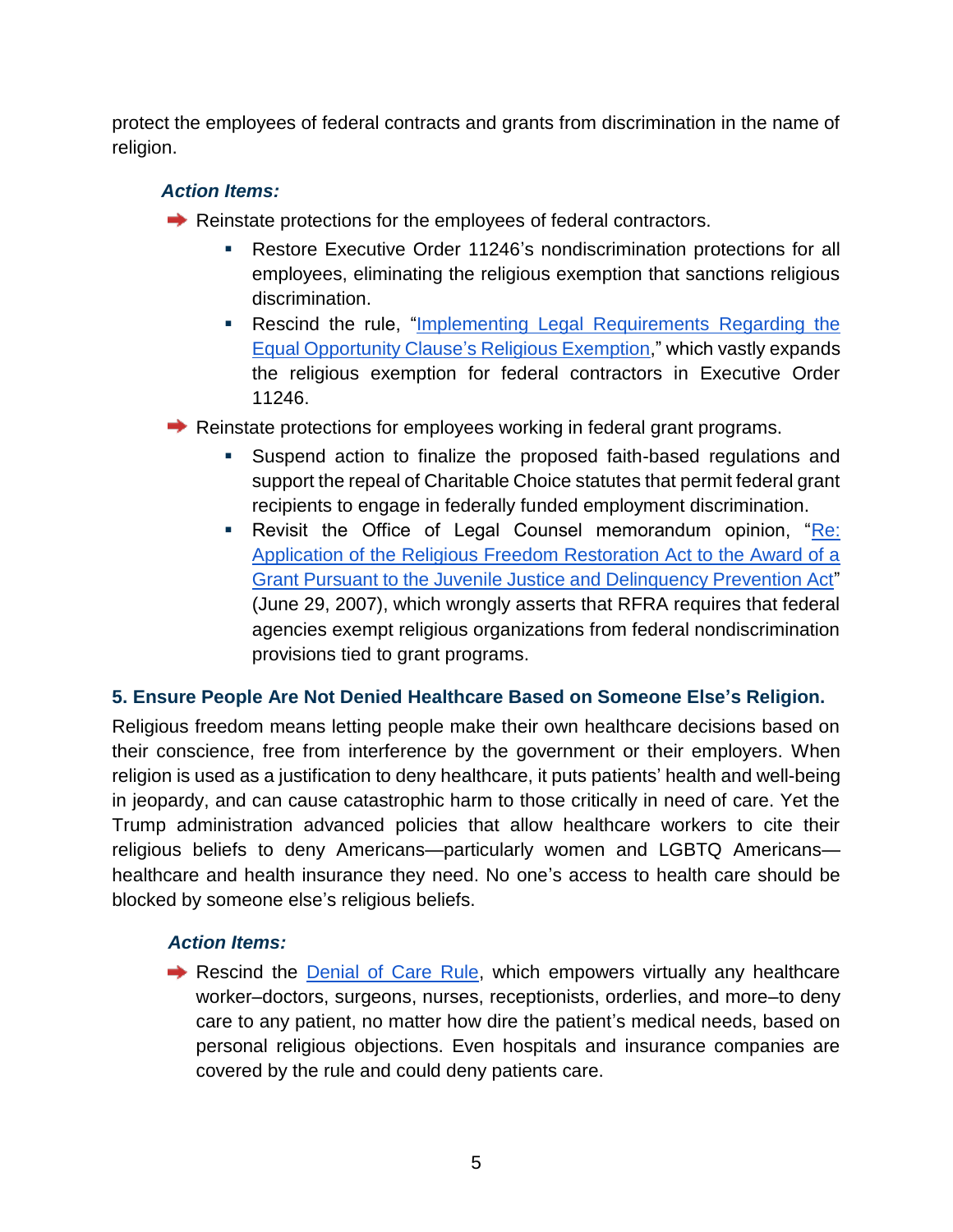Rescind the regulations creating sweeping [religious](https://www.federalregister.gov/d/2018-24512) and [moral](https://www.federalregister.gov/d/2018-24514) exemptions to the Affordable Care Act's birth control benefit and implement new regulations that maximize the number of people who get coverage.

#### **6. Support the Do No Harm Act.**

This bill, sponsored by Vice President-elect Harris in the Senate, is designed to restore RFRA to its original intent. It will preserve the law's power to protect religious freedom, but also clarify that it may not be used to harm others. Under the bill, people could still use RFRA to protect religious exercise, including the right to wear religious attire and observe religious holidays. But it could not be used to bypass federal protections in ways that harm other people. It would help to undo the Trump administration policies that have misused RFRA to justify harmful and discriminatory policies.

In the 116th Congress, the Do No Harm Act has more than 200 cosponsors in the House and more than 30 in the Senate, and it is endorsed by more than 80 organizations, including religious, secular, civil rights, labor, and healthcare groups.

#### *Action Item:*

Support passage of the Do No Harm Act in Congress [\(HR 1450](https://www.congress.gov/116/bills/hr1450/BILLS-116hr1450ih.pdf) / [S 593\)](https://www.congress.gov/116/bills/s593/BILLS-116s593is.pdf).

## **7. Fund Public Schools—Not Private Schools—with Public Funds.**

Open and nondiscriminatory in their acceptance of all students, public schools are a unifying factor among diverse communities in our society. Private school vouchers including tuition tax credit vouchers and education savings accounts—undermine this vital function by diverting desperately needed public resources away from the public school system to fund private, often religious schools. Voucher schemes, historically rooted in efforts to evade desegregation orders after *Brown v. Board of Education*, still further discrimination. In addition, studies have shown that vouchers do not improve educational outcomes and lack accountability. Furthermore, school vouchers, which primarily fund religious schools, violate fundamental principles of religious freedom, including that no taxpayer should be forced to fund the religious education of others.

Nonetheless, President Trump and Betsy DeVos wrongly prioritized private school vouchers and other types of funding for private schools through federal grant programs, even exploiting the pandemic to do so. The government would better serve all students by using federal funds to make the public schools—which educate 90% of the country's students—stronger, rather than funneling money to unaccountable private schools**.** 

## *Action Items:*

**→** Zero out funding for the federally funded District of Columbia private school voucher program.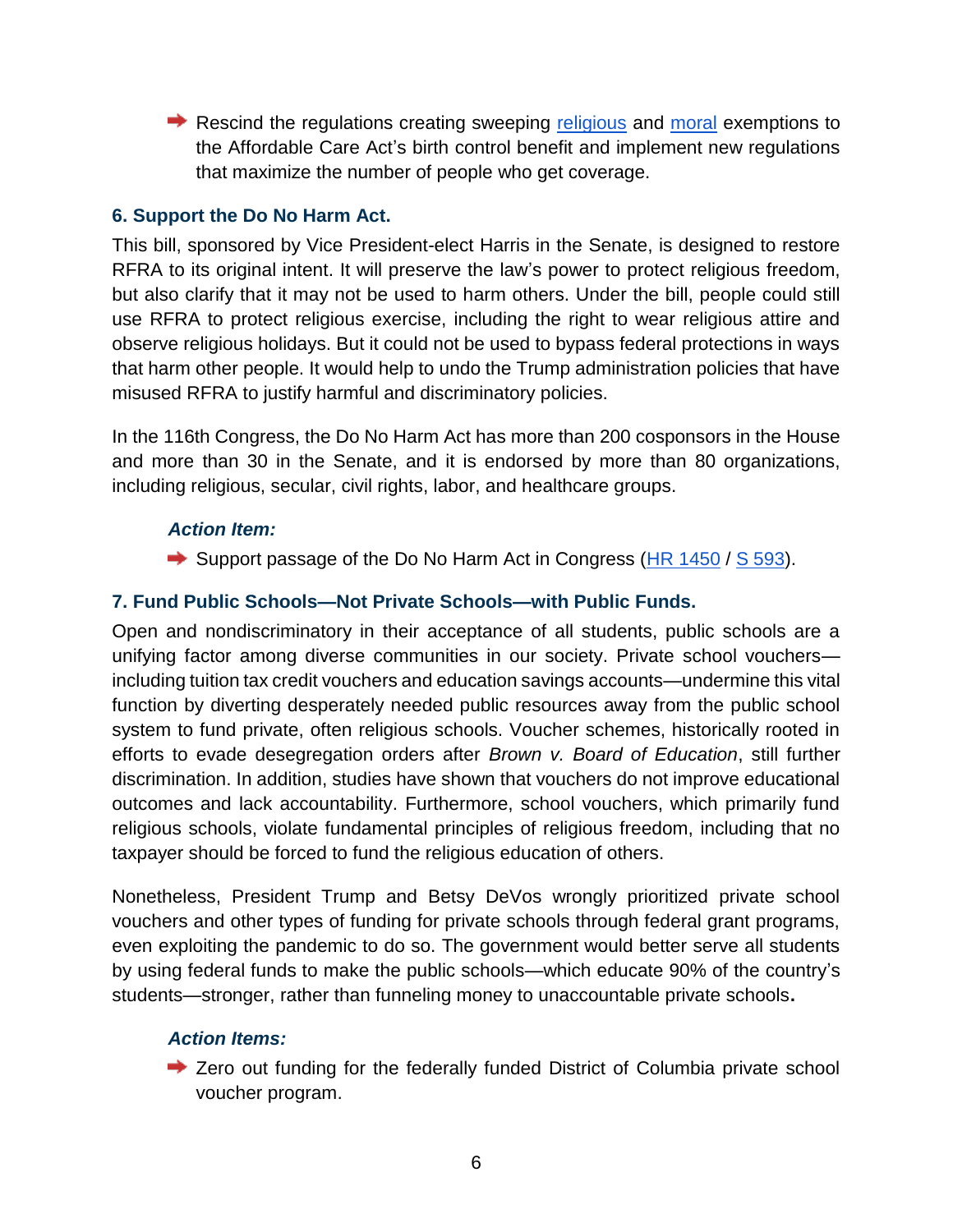$\rightarrow$  Prioritize funding for public schools and oppose policies that divert taxpayerfunded resources away from the public school system.

## **8. Protect and Enforce the Johnson Amendment.**

The Johnson Amendment is a provision in the tax code that protects the integrity and autonomy of tax-exempt organizations, including houses of worship, by ensuring they do not endorse or oppose political candidates. This law is a valuable safeguard that protects the independence of houses of worship, charitable and nonprofit organizations, and the fairness of our electoral process. The [vast majority](http://projectfairplay.org/polls) of Americans—including Democrats, Independents, and Republicans, faith leaders, religious and denominational organizations, and secular nonprofits and charities—support the Johnson Amendment. They do not want our charities and houses of worship to be torn apart by partisan campaign politics. Yet, President Trump has falsely bragged that he "got rid" of the Johnson Amendment and has stopped enforcement of the law. And, he and members of his administration have encouraged and even participated in campaign events that clearly violated the law.

## *Action Item:*

 $\rightarrow$  Protect the Johnson Amendment and direct the IRS to enforce it.

## **9. Ensure that Our Government Reflects Our Nation's Religious Diversity.**

The Trump administration has surrounded itself with only members of one particular segment of a single faith—conservative evangelical Protestants—and has elevated their opinions and political interests above all others. President Trump has given them unprecedented access, such as through his Faith Advisory Council. And he has also gone out of his way to deride and disparage people of other faiths and the nonreligious. The people who serve in and advise an administration are a reflection of its priorities. President-elect Joe Biden and Vice President-elect Kamala Harris should build an administration that mirrors the religious diversity of our nation and maintains an expertise in church-state separation.

## *Action Items:*

- $\rightarrow$  Select staff that reflects our nation's religious diversity and include experts in religious freedom and church-state separation.
- $\rightarrow$  Partner with and seek the opinions of people of all faiths and the nonreligious, as well as church-state experts.
- $\rightarrow$  Ensure that partnership offices, if maintained, focus exclusively on delivering services to people in need. Staff must be qualified experts and policy makers who know how to implement effective, evidence-based social service programs. They must also understand their duty to protect the rights of